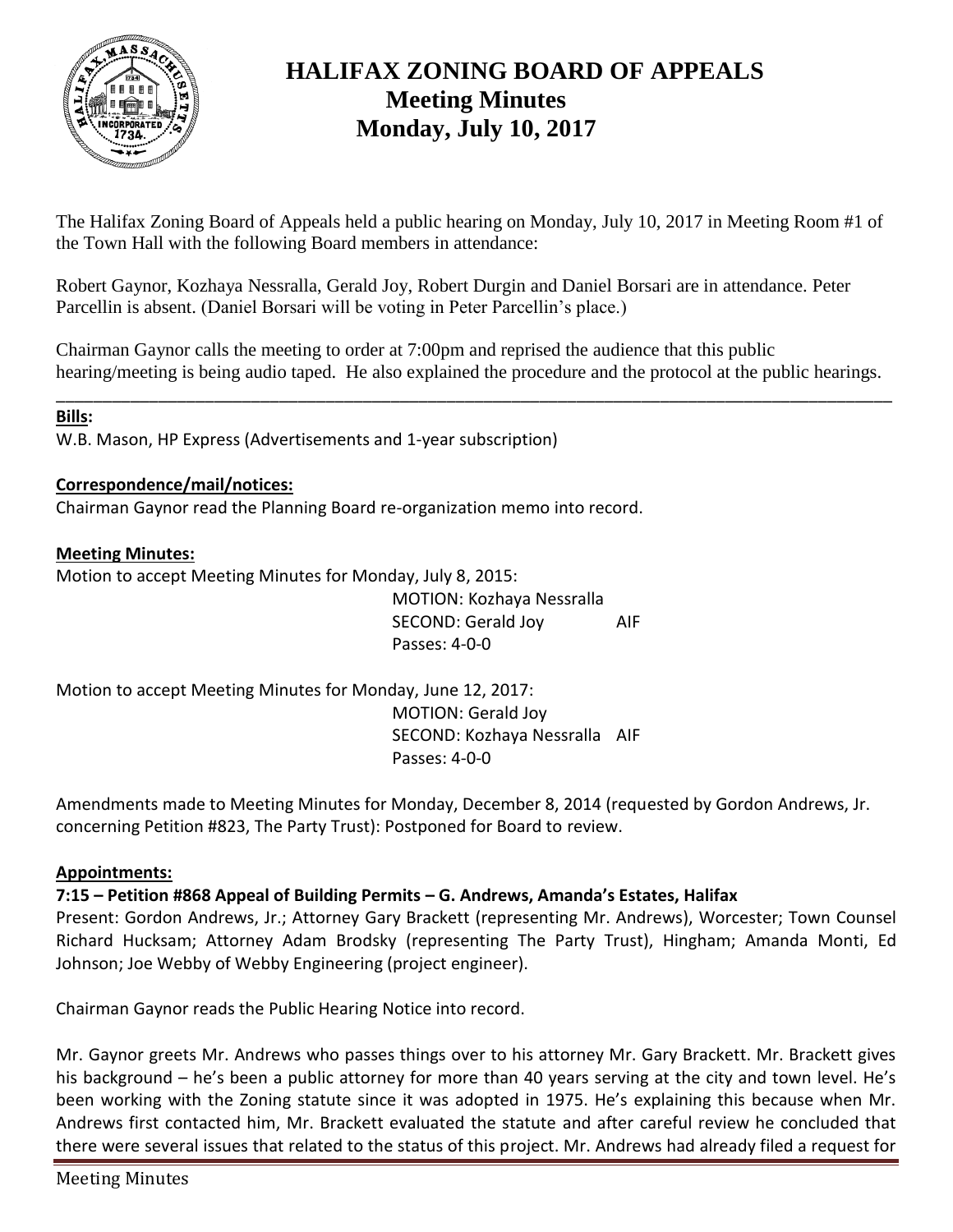zoning enforcement to the building inspector. Mr. Brackett and Mr. Andrews are aware that the building permits were issued for four of the units consisting of two buildings on two separate lots. Mr. Brackett explained to Mr. Andrews that he has a right (under both general law and Zoning by-law) to take an appeal from the denial of zoning enforcement to the Zoning Board and he also has a right to appeal the building inspector's decision on the building permits to the Zoning Board, each within 30 days. They took those appeals and set forth the information contained in their statements and support of each of the appeals. Mr. Brackett asks for the Board's permission to address both appeals (Petition #868 and #869) as they are interjoined. The same reason they're asking for Zoning enforcement is the same reason they're asking for an appeal of the issuance of the building permits. They are looking for relief through a cease and desist order; having the Board overturn the building inspector, or the building inspector on his own put a hold on the building permits to allow the applicant to go back and address the underlying issues that they believe caused there to be a serious defect in the status of this project.

Mr. Gaynor would like to begin with the application for the issuance of the four building permits, #2, #4, #9 and #11. Mr. Brackett passes out copies of a factual chronology to the Board members, Mr. Hucksam and Mr. Brodsky. Mr. Bracket goes over a timeline of events. He goes on to make several references for support:

First, On September 20, 2012, there was a withdrawal of the application for definitive subdivision approval of this property. It originally displayed eight lots on the property. As early as November 8, 2010, Mr. Kotowski of Webby Engineering was advised by the Planning Board that the plan submitted was incomplete as it didn't meet the subdivision requirements. On September 20, 2012 the applicant for the property, Cory Merritt, formerly withdrew the request for definitive approval before the Planning Board. The reason for this chronology is to show that the application for definitive subdivision approval was presented and withdrawn. Between 9/20/12 and now, there has never been an application for definitive subdivision approval of the six lots (A-F) or the 7<sup>th</sup> lot (G) being developed on the plan. The plans presented to the Planning and Zoning Boards show seven lots which have never been formerly subdivided by the Planning Board under subdivision approval.

Second, on September 23, 2014, the Planning Board granted site plan approval. During the Planning Board hearings on site plans, the applicant acknowledged that definitive approval did not go through. On the application for site plan it states that the road will be a private way, it won't be accepted by the town. This is a problem because under the Zoning Board's subdivision regulations there is a requirement that says private streets are prohibited but existing private streets will be approved only if they meet standards. The applicant is saying it's going to be a private street but the applicant hasn't gotten subdivision approval with a waiver of Section 235 Subsec B7. Without a waiver seven lots do not exist legally on that property today as they've never been subdivided. What has been proposed for site plan and special permit is a private driveway. The prohibition against private driveways has never been waived. On August 7, 2014, the applicant requested a continuance from the Planning Board. The Board members had a discussion on multi-family requirements and site plan. There was a review of the requirement for each building in a multi-family development regarding whether it should be located on an individual lot with frontage, which is part of the Zoning by-law. 167-72 requires minimum sizeable lot with continuous frontage. The lot size is 40,000 sq. feet, the frontage is 150 feet. The Planning Board is responsible for site plan but the notation is made on April 7, 2014 "approved with...variances...variances will be necessary." The site plan shows insufficient frontage. On September 22, 2014 the Planning Board's decision states "subject to all orders of conditions, approval, special permits, variances of requirements are met from all town departments." The last sentence states "please be advised that all variances and special permits shall comply with all the rules and regulations and codes of the Town of Halifax." The Board reviews the site plan which shows seven lots, A-F and parcel G. Lot G is an unbuildable lot. The proposal shows each of the dwellings on a separate lot having two units for a total of 12 units as part of a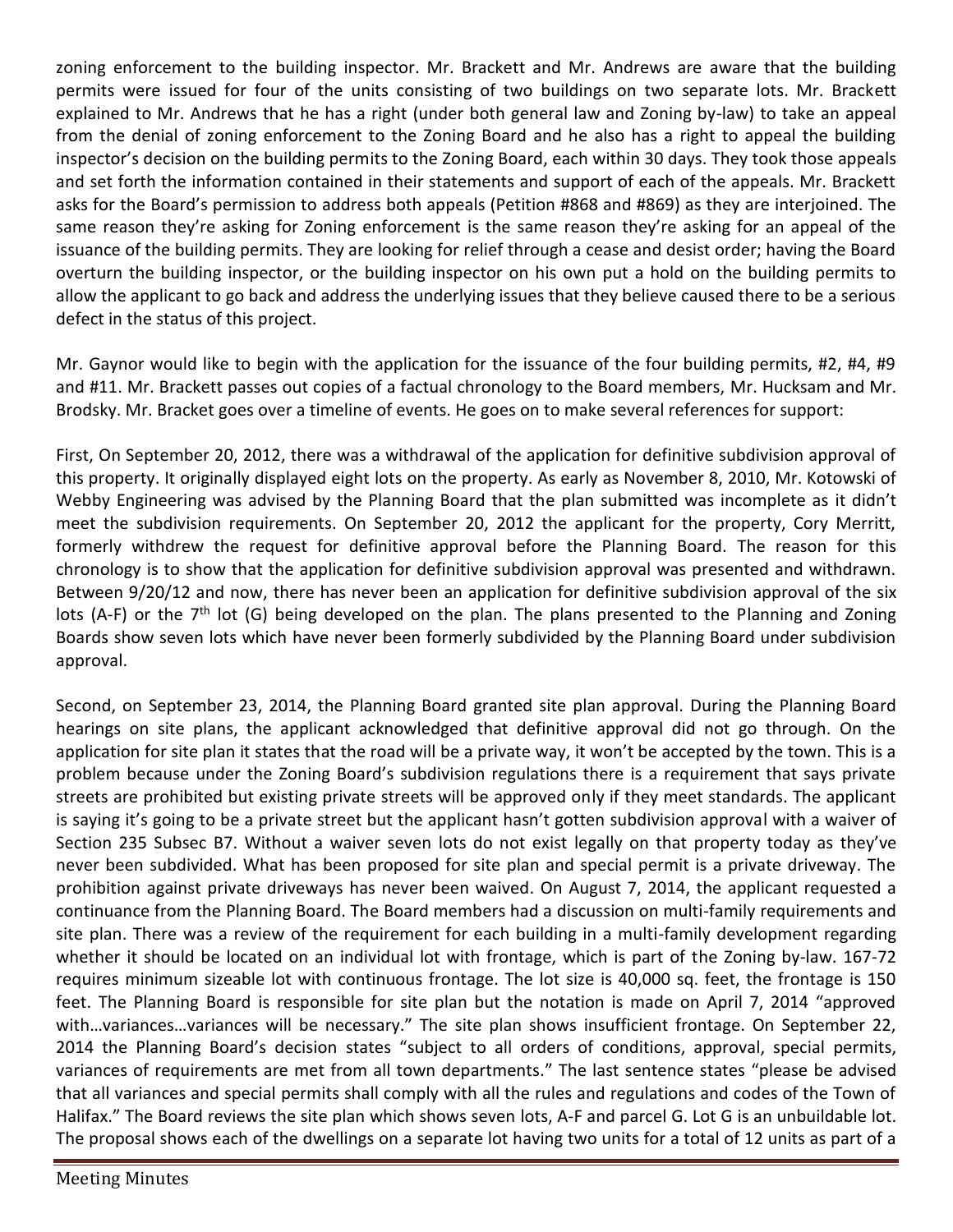multi-family proposal. They're shown on separate lots at the time of this site plan decision which had not been approved under subdivision control. Mr. Andrews, as an abutter to the entrance drive, is a party of interest and a party aggrieved of the issues being presented.

Mr. Brackett continues to reference Planning Board minutes leading up to the site plan approval. At the continued hearing in August 2014, in the Planning Board's opinion, the applicant was told that they will need variances. At the continued hearing on September 18, 2014, Mr. Webby (Webby Engineering) was quoted as saying "the Board asked me last time to make sure every building, six buildings, be put in its own 40,000 sq. foot lot...they would all require variances by the Zoning Board…" Mr. Brackett feels that you cannot create more than two lots if they're not on a public way or an established subdivision road under Ch 41 Sec 81-L (definition of a subdivision). You can only create lots by creation of a subdivision road approved as part of a definitive subdivision. As of three years ago, there has been no definitive subdivision approval.

Continuing with the chronology, Mr. Brackett makes more references. He points out that the special permit was granted by the Zoning Board on January 20, 2015. He reads the official motion of the Zoning Board stating that the applicant must adhere to the Zoning By-law regarding multi-family development. A special permit was granted to the applicant and the Zoning Board paragraph three was read out loud regarding stipulations. Any changes must be brought back before the Zoning Board. All variances and special permits shall comply with all the rules, regulations and code of the Town of Halifax. Mr. Brackett explains that the last two pages of the reference package of assessor's plans 15 and 16 showing the three lots that make up the subject property are not lots for the purposes of subdivision control or for complying to the Zoning by-laws. Mr. Brackett moves on to November 16, 2016 when the applications for the building permits were filed. Mr. Brackett references January 20, 2017 – under Mass General Laws, the special permit expires within two years from the date of issuance unless construction has begun. Mr. Brackett raises this issue because there may have been some roadwork done but the applications for the permits weren't filed until two months before the expiration of the two-year period. The building permits weren't issued until May 16, 2017, approximately six months after the applications were made. Included amongst the list of legal issues is whether the special permit expired for lack of commencement of construction before the building permits were issued. Mr. Brackett feels this is a question as to evidence that must be presented to determine whether that satisfies the standards under Mass General Law and the Case Law of the Commonwealth. The building permits were issued on May  $16<sup>th</sup>$ , Mr. Andrews filed a request for zoning enforcement six days later, on May 22<sup>nd</sup>. Two days later the Building Inspector issued a denial of that request. Mr. Andrews raised the issues that the lots don't have proper frontage, it's never been approved by a subdivision plan, therefore the building permits should not have been issued. Mr. Brackett questions that there were six months between the time of application and the time of issuance. Mr. Brackett's understanding of the state building code is that, normally, the Building Inspector must act within 30 days of an application for a building permit. This is a six-month period. Within those six months, the two-year expiration from the 1/20/15 special permit expired. When you add to the list of issues the fact that it never had subdivision approval creating the six residential lots and also the expiration of the two-year special permit period, it raises the question of the Building Inspector's denial. Mr. Brackett makes a reference to a mortgage and conditional assignment of rents and leases recorded at Plymouth County's Registry of Deeds of only two lots: A and D of this supposed six lot development. He questioned the Halifax Town Counsel, Mr. Mayo, as to why it was incomplete. Mr. Mayo mentioned that he had not been consulted on this matter.

The last two items Mr. Brackett discusses are Mr. Andrews' appeal for Zoning enforcement and his appeal from the issuance of the building permits. Mr. Brackett discusses the legal issues involved: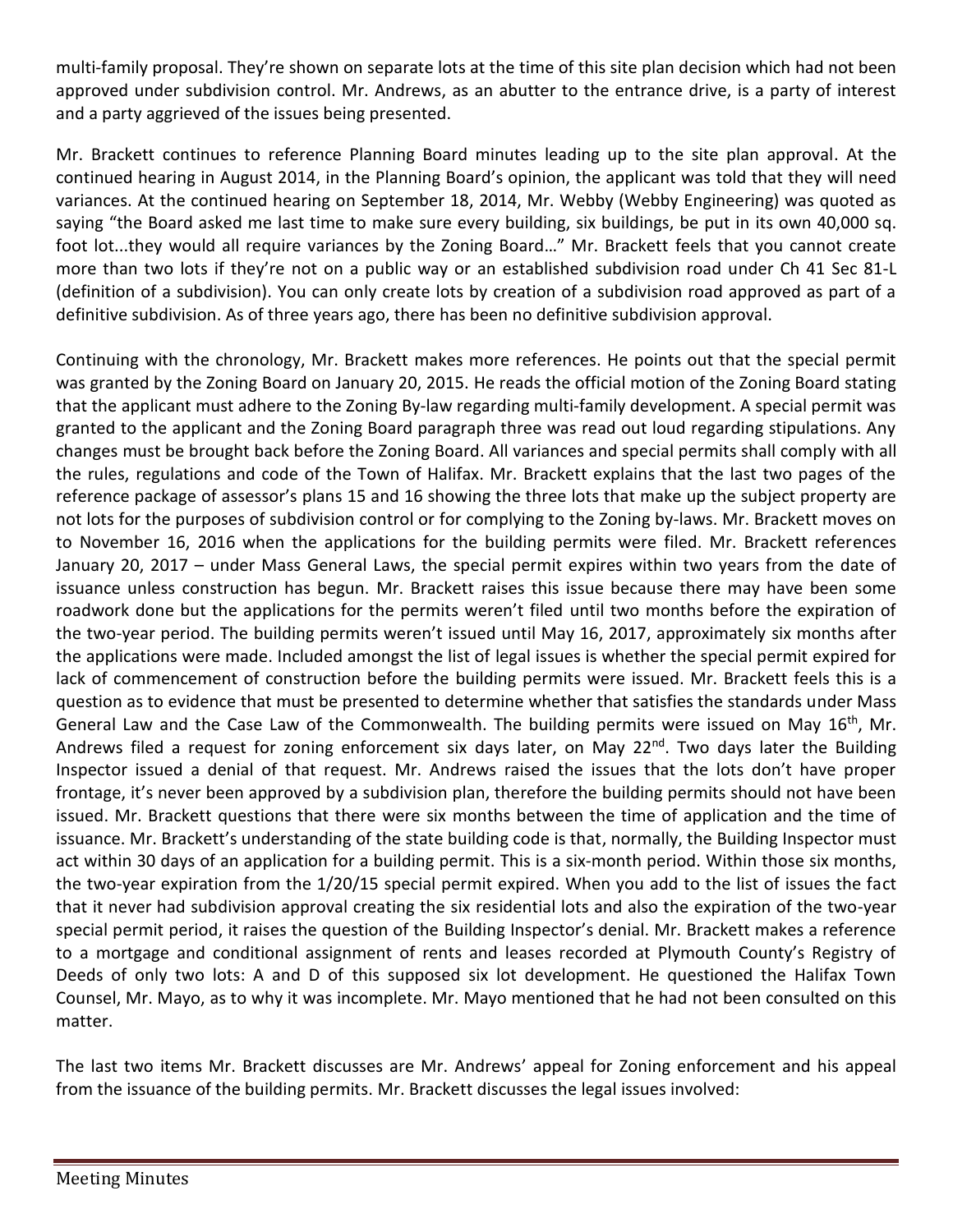First, the Subdivision Control Law, Chapter 41 Sec 81. Anytime you're dividing land into two or more lots, you need definitive subdivision approval. If those lots don't already have frontage on a public way or an existing subdivision road, then you need to submit a subdivision. You must show the road, the infrastructure, the lots fronting on the road, meet all the dimensional requirements of the Zoning by-law. Chapter 41 Section 81-U is a section of controls, approval, modification, etc. by the Planning Board. This procedure was started, withdrawn and never finished. That is the foundation for the grant of zoning. If you're going to be building a multi-lot development where each residential structure of two units in each structure is on each of six lots, the starting point is that you need subdivision control for the lots. Once that is granted, with or without waivers or conditions, you move on to the next phase of special permit which is site plan approval. Chapter 48 Section 9, Special Permits. This (Amanda's Way) is a special permit for new construction. The statute says that if you don't commence construction within two years the permit expires. Mr. Andrews has explained to Mr. Brackett that he's been aware of work that has been done on the roadway but no building permits for the buildings themselves. Mr. Brackett went to Amanda's Way and observed that there is one building where the first floor is framed and a foundation for another building, but that has only taken place since the building permits were issued on May 16<sup>th</sup>, there's a question about that two-year period.

Second, Mr. Brackett makes reference to the Zoning By-laws, Paragraph 8. He notes that with expression of general terms vs. specific terms, specific terms usually control, as is the Zoning By-law language. Where two or more requirements apply to the same space, that which controls the greatest restriction on the placement of the building will control. A dwelling should not be located on a lot having less than the minimum requirements and no more than one dwelling should be built on any single lot except as in hereafter provided. Access to all lots shall only be through or across it's legal frontage, no common driveways are allowed unless otherwise provided for in this chapter. Mr. Brackett explains that the only way to vary that is to file a petition for dimensional variance in the terms of Zoning by-law of dimensional compliance to use a common driveway or allow access from other than the legal frontage. Mr. Brackett further discusses Sec 167-11 of the Zoning Bylaw (40,000 square foot lot needs 150 feet of frontage) and 167-12 (Density regulations for multi-family development). He explains that there is nothing in those density regulations that allows for any change in the 150-foot frontage requirement or the requirement of each dwelling beyond the individual lot. Mr. Brackett goes over one of the issues that the Building Inspector raised in his denial of enforcement which is, in his opinion, that the grant of the special permit overrides the underlying requirements that Mr. Brackett is raising. Mr. Brackett feels that the Zoning Board's special permit decision recognizes the requirements to meet all of the other requirements of the town by-laws and would also include the subdivision regulations of the Planning Board. The grant of the special permit does not wipe the slate clean as far as the issues that Mr. Brackett raised that should've taken place beforehand.

Mr. Brackett wraps up with discussion of the condominium Master Deed. He refers to when Mr. Andrews reviewed the files, Mr. Mayo raised a question on April  $12<sup>th</sup>$  when the building permits were pending for five months. Mr. Mayo said only Lot A and Lot D are being declared as part of the condo and built upon right now. In Master Deed Paragraph A, it is suggested that Lots A through F on the site plan are being conveyed into the condominium, but that didn't happen. Lots A and D combined a total of only about two acres. The Zoning Board decision contemplates that all 12.52 acres would be conveyed into the condominium right away. In order to build under the special permit and meet the Zoning by-Law requirements, all of the acreage parcels A through F and Lot G must be used to create the condominium described in Exhibit A. Mr. Brackett sums up by explaining that Mr. Mayo had issues regarding the condo Master Deed. Mr. Brackett raised issues regarding the mortgage and conditional assignments only relating to Lots A and D and feels that there are multiple issues with how this project is being administered. Mr. Brackett respectfully requests that the Zoning Board vote to grant Mr. Andrew's appeal of the Building Inspector's denial of enforcement and grant his appeal on the issuance of the building permits by directing the Building Inspector to issue a cease and desist order for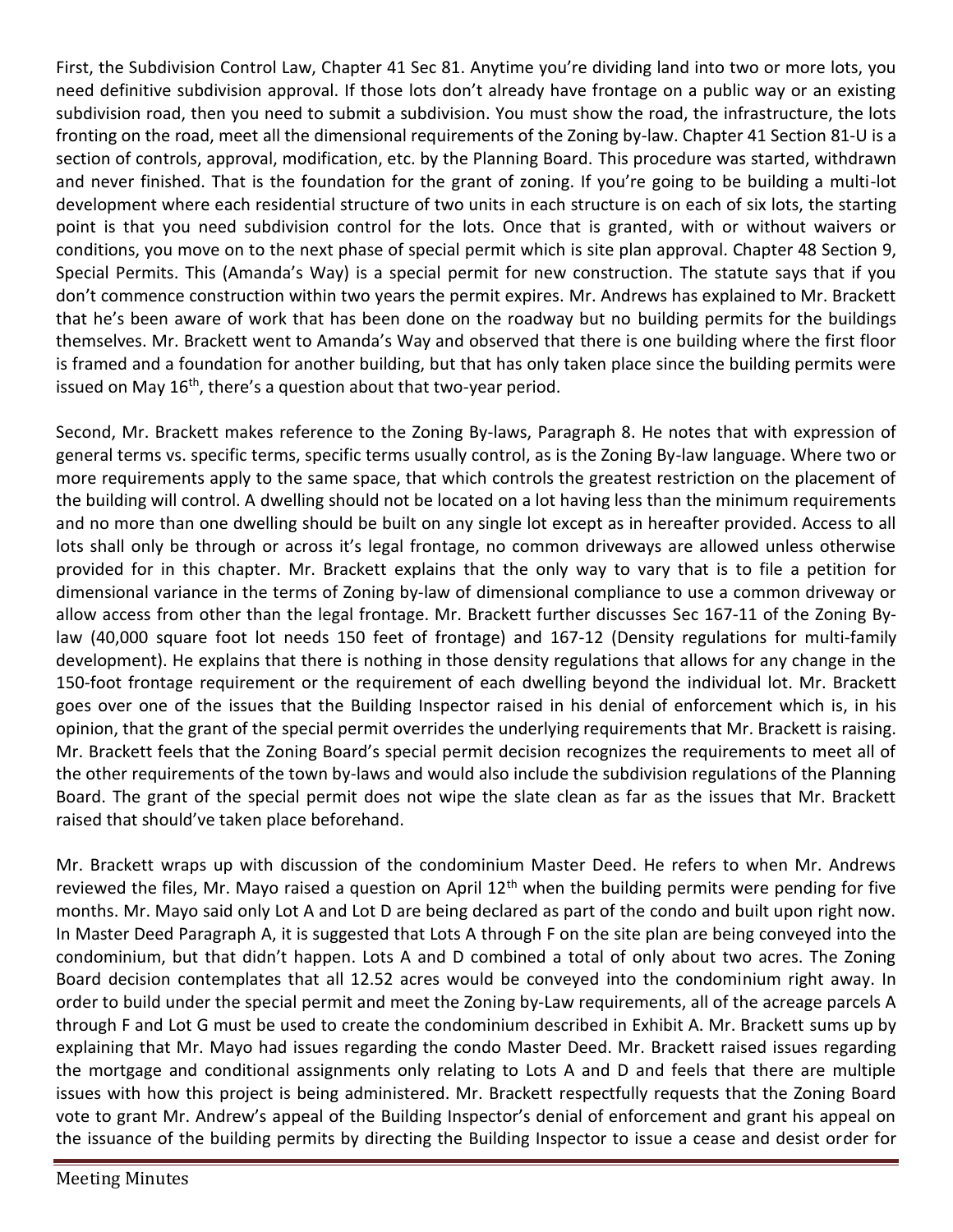work on the project and have him direct the property owner to go back to square one – apply for and secure a subdivision approval. If the frontage on the lots is less than the required 150 feet, the Planning Board is going to be faced with the same issue from 2012 which is that the lots didn't have the required frontage. There is no grandfather protection and no compliance in this project.

Adam Brodsky introduces himself, Amanda Monti, Ed Johnson and Joe Webby and explains that he has just been retained and therefore has not had the time to delve deeply into this with the long history. Mr. Gaynor asks Mr. Brodsky if there is a subdivision approval currently. Mr. Brodsky answers "not required" but goes on to correct some things. The special permit (decision) was dated January 20, 2015. The certificate issued by the Town Clerk's office, which would make the decision effective, was not issued until March 25, 2015. The site plan approval was originally issued on September 22, 2014 but was amended on May 7, 2015. He believes 40A Sec 9, which formally provided a two-year period for the exercise with special permit, was amended effective August 10, 2016 to three years. There's no question that the work and the permit has been exercised. There's a procedural issue here and the Board doesn't even need to reach this history as he feels one cannot, two years after the grant of a special permit and even longer than that for site plan approval, breathe life into a Zoning issue that was addressed previously by this Board. Mr. Brodsky states that this is procedurally deficient. His clients' special permit was not appealed. Mr. Brodsky believes that Mr. Andrews participated in the public hearings and all of these issues were addressed at that time and states that Mr. Andrews cannot come back now, two years and several hundreds of thousands of dollars in construction costs later, and appeal through an enforcement request and building permit request.

Mr. Brodsky discusses related cases. He begins with Bonfatti vs. Holliston Zoning Board of Appeals, 1999. Copies of case documents are submitted to the Board and Building Inspector. Mr. Brodsky reviews the case. The property owner retained a special permit for a cluster development. There were questions regarding frontage raised at the public hearings. The property owner was limited to only developing two lots. A year later he submitted a permit application to construct a third lot to the Building Inspector. He was trying to circumvent the conditions of the special permit by going around the Zoning Board, which was denied. He took an appeal to the Zoning Board which was denied and taken to Superior Court. Superior Court reversed the Building Inspector's decision, however, on an appeal to Appeals Court, he was given a no as the procedure was inappropriate and the case was dismissed. This attempt was labeled as an appeal to circumvent the issues and avoid the 20-day appeal period of the special permit and was dismissed. Mr. Brodsky feels this is a variation of this case, regarding Amanda's Estates.

Mr. Brodsky goes on to discuss the second related case, Sutula vs. ZBA, which he feels will show a pattern. Property owner, through deceit, was granted a variance for an addition to his property. He lied to his neighbor, who had a problem with his proposed addition. He told his neighbor that he was going to remove elements of the project and asked his neighbor to sign a consent letter. The neighbor signed the letter, the variance was granted and the property owner built the project that he wanted without removing any elements or telling the neighbor. An abutter saw the construction, found out about the issues with the permit and asked the Building Inspector to issue a cease and desist order which the Building Inspector denied. There was an appeal and the Zoning Board supported the Building Inspector. It was appealed to the Superior Court which was dismissed one year after the variance was granted. Even under circumstances where the property owner lied to his neighbor, the neighbor was barred from using the enforcement mechanisms to appeal a variance through this process. Mr. Brodsky feels that is what is happening here. Mr. Andrews had his opportunity to appeal the issuance of the special permit, he participated in those proceedings and chose not to appeal. Two years later, after Mr. Brodsky's clients have spent significant time and money, Mr. Andrews is trying to appeal the issuance of the special permit which is categorically not allowed by Black Leather Law in Mass. Mr. Brodsky feels that Mr. Brackett has omitted the relevant section of the by-law (Sec 167-7D2), which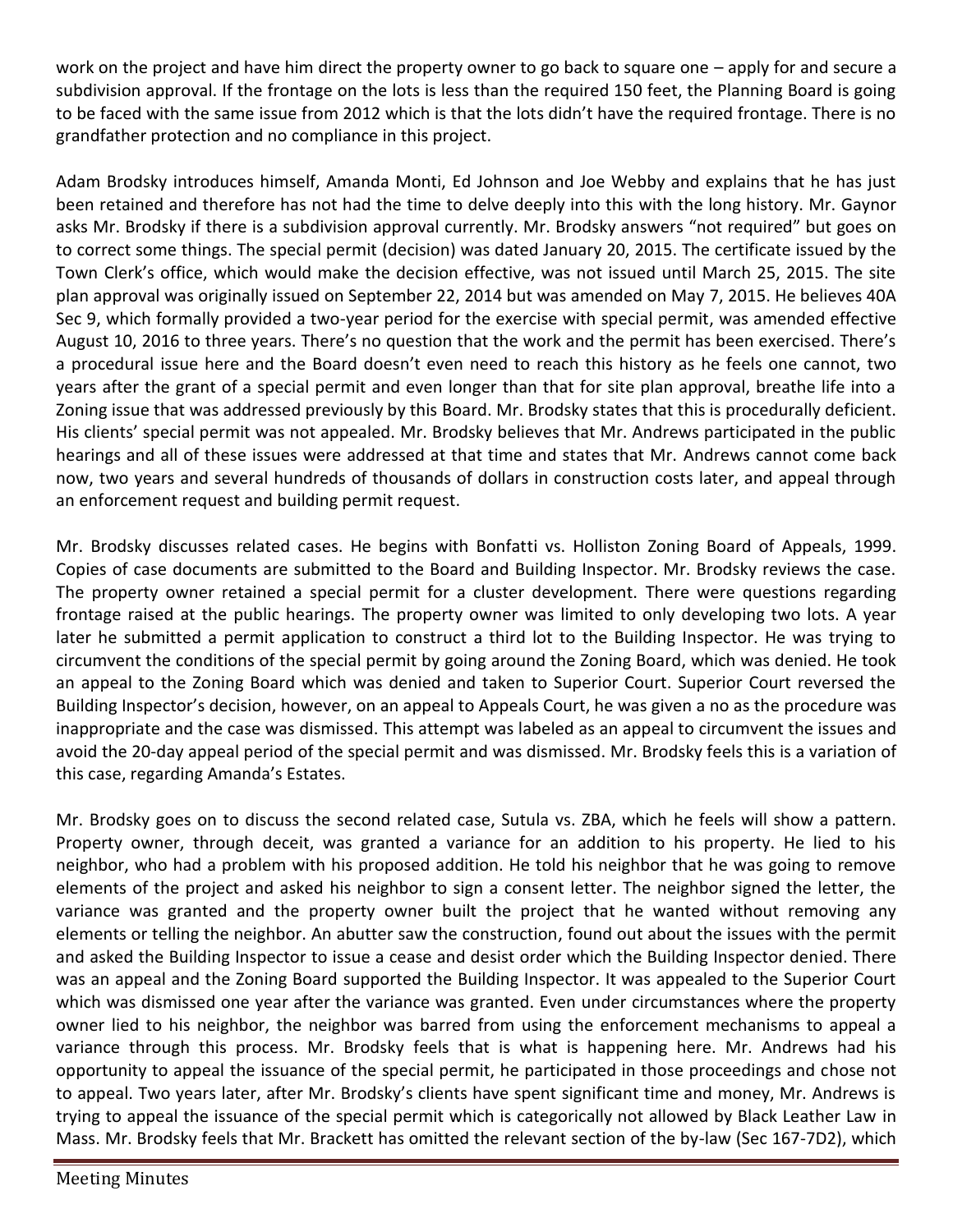allows the Zoning Board to grant a special permit allowing multi-family development in the ARP and C districts and goes into the requirements for doing that including that a multi-family development complex shall locate each building on an individual lot which shall have continuous frontage on a public or private way. The Halifax Zoning Board Multi-Family by-law expands and replaces many of the general provisions that are found elsewhere in the by-law. To his understanding, Mr. Brodsky explains that two years ago, the Halifax Zoning Board grappled with the interpretation of these provisions and felt the applicant had met their burden. The applicant showed they had sufficient frontage on a private way that allowed this development to go forward. With respect to the word "lot," Mr. Brodsky believes Mr. Brackett is interpreting the word "lot" for purposes of subdivision control. Mr. Brodsky believes the Board is interpreting "lot" to mean something different in the context of this Zoning by-law. This is a condominium, common areas are owned by the condominium association. The units are owned by the individual unit owner. To show that there was sufficient area for the condos, the applicants were told to show the phasing of the condominium. Mr. Brodsky has seen plans that refer to those lots as "phases" and that refer to those lots as "lots." Two years ago, the Board and the Building Inspector at the time interpreted the plans and accepted them per their interpretation.

Chairman Gaynor speaks, after hearing from both attorneys, about his main concerns and asks Town Counsel Richard Hucksam a couple of questions. He'd like to know what is acceptable as far as the legality of the private road itself – does the private way have to be registered under subdivision control in order to establish the frontage? Does the private way meet the requirements of frontage in the dates/times discussed?

Mr. Hucksam introduces himself as Town Counsel and shares his opinion. He feels there are two fundamental problems based on his review. First, the 150-foot frontage requirement in the AR's district. The facts indicate, as he understands them, that this requirement is not met. The issue of subdivision approval is a peripheral issue. If you look at this situation as lacking the requisite frontage, the most logical way to get that frontage is to have a subdivision plan approved with a subdivision roadway which would create the requisite frontage. That is the way frontage is usually created, other than having an approval, where the lots shown on the plan already have the requisite amount of frontage on a public way or another acceptable kind of way. The project development parcel only has about 74 feet of frontage on Elm Street that does not meet the 150-foot frontage requirement. The discussion about subdivision control compliance on waivers is logical but it's jumping ahead. In terms of some of the other issues, Mr. Hucksam's opinion is that the special permit did not grant any waiver or relief from the frontage requirement. The special permit granting authority can only grant relief where a Zoning by-law specifically grants that authority. Not only does the Halifax Zoning by-law not grant it, but it specifically says that the grant of a special permit is only permission for the use. It does not give any dispensation regarding other requirements of the Zoning by-law. In Mr. Hucksam's opinion, the special permit did not waive the requirement that the development comply with the 150-foot frontage requirement. Mr. Hucksam goes on to say that the issue of the special permit lapse was not raised in the appeal and we do not have the facts to decide on this. There has been an amendment to the state statute that increased it from two to three years.

The second fundamental problem with this proposed development, in Mr. Hucksam's opinion, is the onebuilding-per-lot issue. This is clearly stated in the Zoning by-law. As he understands the facts, this project is one big lot and has not been divided into separate lots. Again, the logical way to create individual lots is through the approval of a subdivision plan, which, according to the facts, has not occurred.

Mr. Gaynor asks Mr. Hucksam about the appeal of the building permits. He asks if that would be covered under the fact that it was not appealed under the original 20-days for the special permit? Mr. Hucksam answers that since that issue was not issued in the appeal that was filed, he would like the opportunity to look further into the lapse issue before expressing his opinion.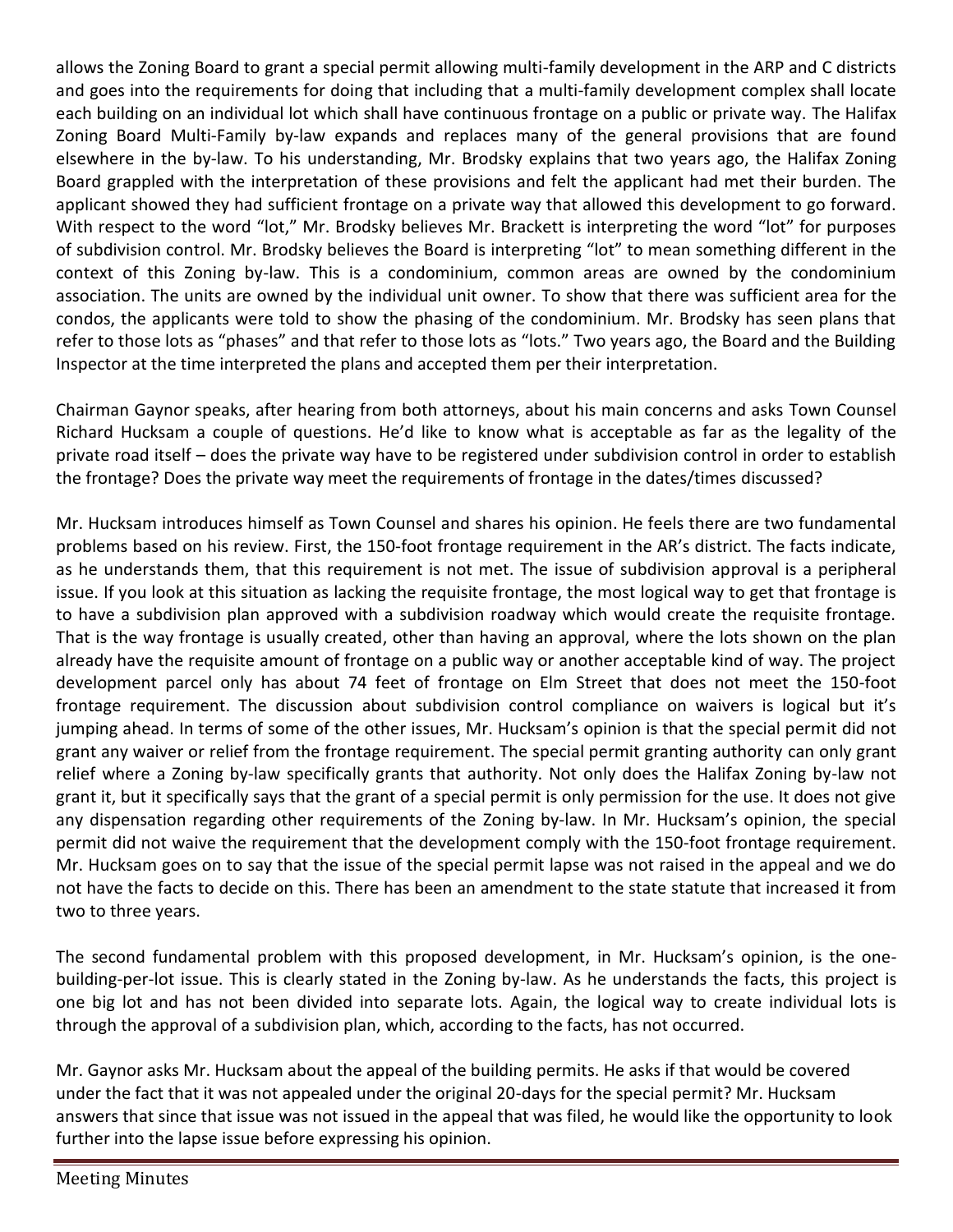Mr. Gaynor asks the other Board members if they have any other questions. Mr. Gaynor asks Mr. Piccirilli if he has any questions or opinions to state. Mr. Piccirilli answers that he has nothing to say, he's made his decision and would like to just let the attorneys to discuss their sides and let the Board make a determination based on what they feel fit.

Mr. Gaynor states that he'd like to give Mr. Hucksam the opportunity to review the issues Mr. Gaynor asked and would also like to hear a reply from each attorney to the areas that Mr. Hucksam brought forward to explain their feelings on whether they can waiver from the requirements of the by-laws, if they feel the special permit can do that.

Mr. Brackett responds to Mr. Gaynor. Regarding the issue of the two years, he refers to the statute in front of him. The 14<sup>th</sup> paragraph was effective until August 10, 2016. The special permit was granted on January 20, 2015. That provides the two-year. It was amended on August 10, 2016 effective, prospectively to increase it to three years. The time the special permit was granted, there was a two-year limitation. There's nothing in the three-year amendment that makes it retroactive. Mr. Brackett would like to counter the issue that the twoyear issue was wiped out by the three-year amendment. He also clarifies the two cases that were cited by Mr. Brodsky. Mr. Brackett does not feel that this is a backdoor attempt to appeal the site plan approval of the special permit. This is the issue that goes to the core question – the requirement for frontage, the requirement for individual lots – that Mr. Hucksam has already addressed. Mr. Brackett has already acknowledged that the Planning Board cannot deny site plan approval. If Mr. Andrews came to him to appeal site plan approval, he would answer that the appeals of site plan approval are very limited in scope. He would have explained that Mr. Andrews would have to prove that the Board didn't have a complete application when they made their decision. However, they are not appealing site plan approval, this is not a disguised attempt to appeal the grant of the special permit by this Board. Mr. Brackett explains that they're trying to correct this process so if the development goes forward as allowed under the Zoning bylaws, it's done correctly with the proper foundation, which is subdivision approval. They certainly understand and are willing to let Mr. Brodsky and Mr. Hucksam have time to review. They are willing to give the Board time to receive the input from Land Use Counsel and any further input from Mr. Brodsky.

Mr. Brackett would like to renew his request that the Building Inspector voluntarily ask the builder to stop work on the site until the Board can address this matter. Mr. Gaynor asks the Building Inspector if there is work going on now at the site to which Mr. Piccirilli answers yes. Mr. Brackett understands that the developers have construction contracts, as he's had much experience negotiating these contracts, and he's aware of the language involved regarding interruptions and work. But the question is, during the period of time that its' going to take the Board to review it, should the work continue putting up the buildings if there's going to be any revision so the configuration of those lots meet frontage or they get a dimensional variance from the Board on a frontage requirement? In Mr. Brackett's opinion, it would make sense to halt this work before any more foundations go in.

Mr. Brodsky comments. He explains that his client presently has a valid and effective special permit which they are exercising and have the legal right to do. One of the additional amendments to 40A Sec 9 is even in the event that the special permit is granted and an appeal taken, the developer is still allowed to proceed with development at his or her own risk because the legislature and governor recognize that too many special permits were being appealed by abutters for insubstantial reasons so the statute was changed. It's a business decision if his client wants to stop work. Mr. Brodsky can't speak for the building inspector to give up his authority. Mr. Hucksam agrees with Mr. Brodsky in terms of the Mass Zoning Act that was amended a few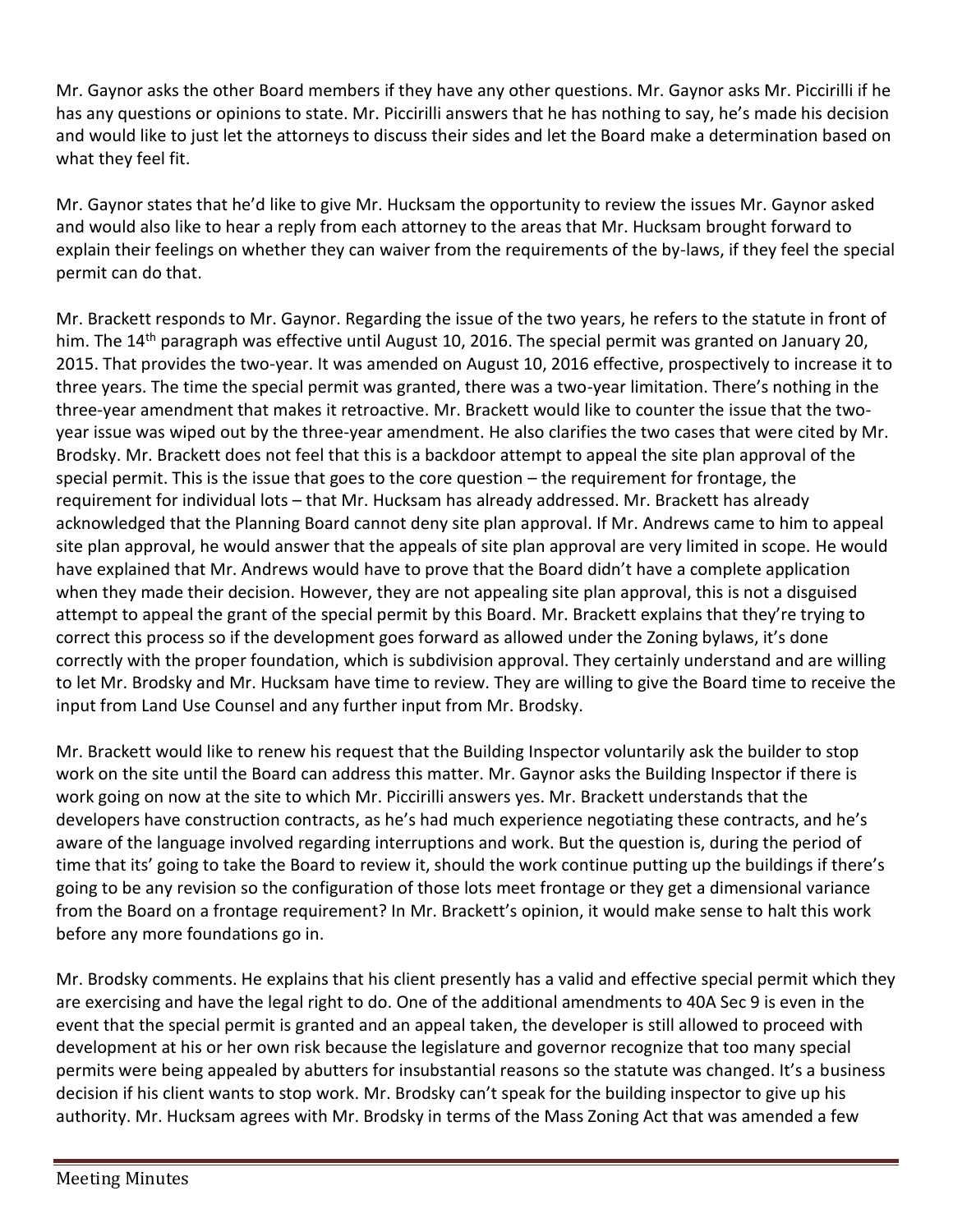years ago to allow special permit holders to go forward in the face of an appeal at their own risk. But in terms of any work that requires the building permits, those are under appeal.

Mr. Gaynor asks if the work is going forward while the building permit is under appeal. Mr. Piccirilli answers yes, only a certain number, not all of them. For the buildings that have been issued, the foundations are in the ground. Mr. Piccirilli states that if they are going to be in jeopardy, they are already in jeopardy. Mr. Piccirilli confirms that "we" are not increasing the problem at this point.

Mr. Hucksam responds that in his opinion, any work under these permits that have been appealed should not continue because they're subject to appeal. Mr. Brodsky responds "only if the appeal is decided against the applicant." Mr. Hucksam responds that the appeal is currently pending, so in his opinion they are not effective building permits at this point. Mr. Gaynor clarifies "if they are under appeal." Mr. Gaynor asks the Board their feelings.

Mr. Joy questions that if the building permits are under appeal, should they not be doing work? Mr. Hucksam answers no they should not, with the building permits under appeal. Mr. Nessralla asks Mr. Hucksam if the Board has the authority to cease and desist? Mr. Brodsky responds that if the Board is going to decide that there is validity to these arguments and grants their request for relief, then their building permits are ineffective and they can't do anything further. He can't speak to the Case Law on the effectiveness on a building permit under appeal, which he'd like to look at, but he can speak about the effectiveness of a Zoning permit under appeal as that is governed by statute. This Board hasn't rendered a decision one way or another but Mr. Brodsky and his clients feel that this appeal is deficient and shouldn't even be entertained.

Mr. Brackett understands the Board hasn't rendered a decision and doesn't have the authority to suspend. He feels that this responsibility lies with the Building Inspector. He supervises building permits. Mr. Brackett is aware that if builders get a building permit, if they are concerned by any neighborhood concerns they wait 30 days. If there is no appeal, they begin construction. Mr. Brackett agrees that with a special permit a party can proceed at risk if the special permit is under appeal. They don't have an appeal with the special permit. They do have an appeal within the 30 days of the building permit. He doesn't understand Mr. Brodsky's question about the procedural irregularities of their appeal. They were filed within a timely fashion: 30 days within the building permits, 30 days within the denial of enforcement request. Mr. Brackett believes the building inspector has the authority. Mr. Brackett doesn't believe the Board can order the building inspector because they haven't reached a decision. When the Board does render a decision and grants their appeal, overturn the building inspector's denial of enforcement, overturn the issuance of building permits because there are no separate lots and no proper frontage than yes, the Board could reverse the issuance of the building permits and the building would have to come to a halt. Mr. Brackett makes a final point. He thinks the discretion is with the building inspector to render a decision on the status of the building permits and if building is at risk under the permits, that is not protected under the special permit statute.

Mr. Gaynor asks if there are any questions or comments. He thinks it boils down to the Board deciding on allowing the proper time for all parties/representatives to do the research necessary and to decide, as a Board, if they have the authority and the right to issue a cease and desist or to allow the builder to continue at their own risk knowing that the appeal is in effect which could nullify the building permit. Mr. Hucksam responds that on the special permit, there is no question about proceeding at your own risk but the special permit has not been appealed. As for the building permits, in his opinion, the validity of the building permits is the issue now. Mr. Hucksam doesn't think they have the authority to go forward under the building permits now because they are subject to appeal. He doesn't know of a provision that says that you can proceed under your own risk under a building permit that is under appeal until a decision has been made by this Board. The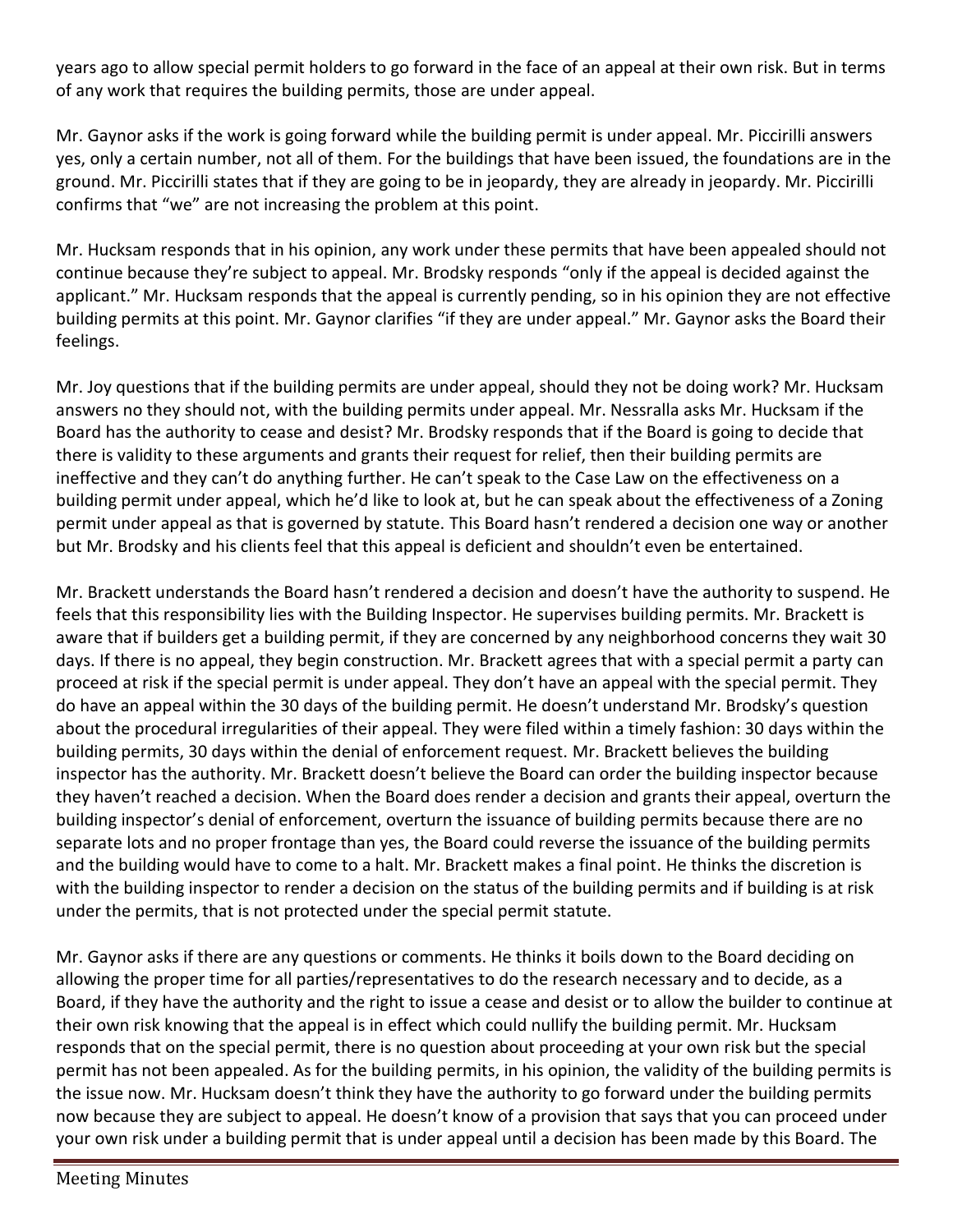permits subject to this appeal are A and D. Mr. Brodsky comments that his understanding is that the town does things a little differently. The town issues a foundation permit to allow a foundation to be put in while the building permits continue to be processed. Mr. Piccirilli states that he has the ability to issue a foundation permit, it's not through the town, it's through a state code, which was done.

Mr. Gaynor asks Mr. Johnson what phase of construction they are in and what would he be proceeding with next. Mr. Johnson answers that the first building has first and second floors framed, the foundation is in, the septic is installed, the concrete floors and garages have been floored for Lot A. The foundation has been poured as well as the as-builts and he was given the building permits. It has been backfilled, the septic tanks have been installed and the leaching field is under construction. Mr. Gaynor confirms that May 16, 2017 was when the building permit was issued. Mr. Joy asks, if the building permit is under appeal, is there a law to go by for the Board to cease building? Mr. Hucksam answers that, in his opinion, the permit is not valid as it is subject to this appeal. Mr. Nessralla comments that this is a big undertaking for the owner of this property. It's been five years and in those years he questions that nobody caught this mistake. The owner has already been issued the building permits and has spent a lot of money on this project. To stop it and tell him he can't continue…maybe it's a technicality. Mr. Nessralla would not put a cease and desist on it.

Mr. Brodsky comments that he can understand if his clients were building something different from the approved plans, he could see the Board and Building Inspector acting to stop the development. However, they're building exactly what has been permitted. The abutter is questioning the underlying permits. The issue of frontage has been discussed two to four years ago, it's not a new issue. That's the whole problem of this process to use enforcement and appeals mechanisms to get at these underlying issues that were resolved years ago. That's why he's suggesting it's not appropriate to have his clients stop building.

Mr. Brackett speaks in response to Mr. Brodsky. Mr. Andrews has raised these issues in the past. The question of variance relief and frontage was addressed before the Planning Board at the time of site plan review but the Planning Board was limited in terms of its scope. The Planning Board told the applicant to have each drawing on a separate lot, the lots must have the required frontage. In response to Mr. Brodsky's statement that his clients are building according to the plan approved, Mr. Brackett states that the plan approved doesn't have legal frontage under the Zoning by-law and they're not on individual lots, which Land Counsel has advised on this issue. There's one lot making up the three lots shown on the assessor's plan. This is an illusory attempt on the part of the property owner's attorney who is suggesting that these appeals are frivolous. If they were, Mr. Brackett tells the Board he wouldn't be here representing Mr. Andrews now. Instead, he would have told him up front that he had no basis for these issues and saved him the time. However, Mr. Brackett feels these appeals are not frivolous as they are based on the record, which he has reviewed. Mr. Brackett feels that these past meeting records/minutes do not reflect Mr. Brodsky's statement that these issues have been addressed and resolved.

Mr. Gaynor feels there are two issues that the Board should address at this time. First, he entertains a motion to continue the hearing until August 14, 2017. At this time, all three representatives can submit their opinions and proposals to resolve the situation. Second, Mr. Gaynor feels that the Board needs to make a decision, and he would accept a motion, whether or not to suspend any further construction on the site or allow the building permits issued and the work that is acceptable under the permits to continue on the property until the Board's decision at the next meeting.

Once again, there is a short discussion on whether the Board can allow the owner to continue construction at their own risk or they need to put a cease and desist. Mr. Hucksam states that the building permits are under appeal. In his opinion, he feels the building permits are not valid to proceed construction.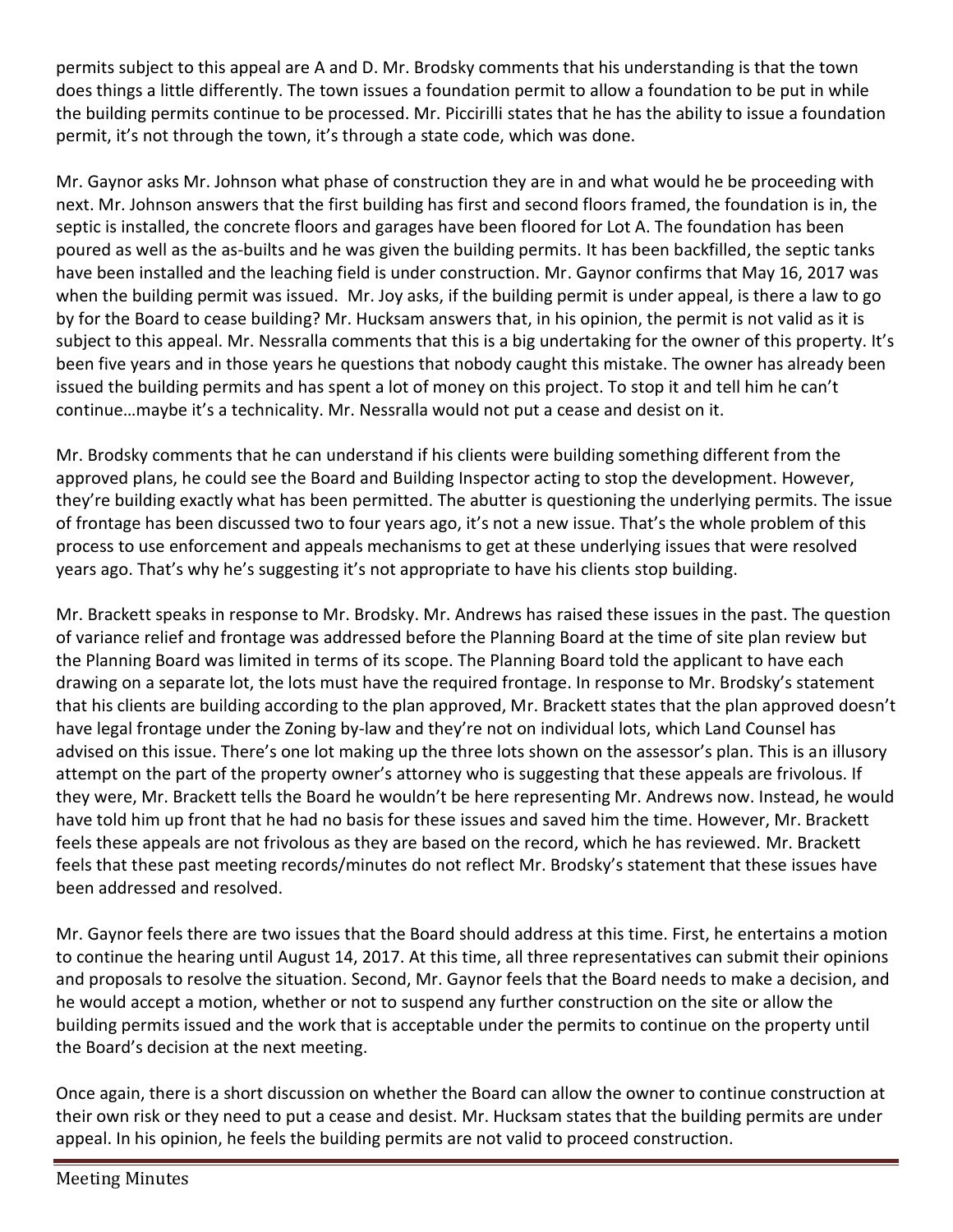Motion to continue this hearing for Petitions #868 and #869 until August 14, 2017 at 7:15p.m: MOTION: Kozhaya Nessralla SECOND: Robert Durgin Passes: 5-0-0

Mr. Borsari asks if there are any plans to subdivide these lots. Mr. Brodsky responds that they need to reevaluate what's been said at this hearing. He doesn't feel they are in any position to comment on what should be done in the future. Mr. Borsari explains that his problem is that with everything Mr. Brodsky's clients were given permission for, they weren't under the condition of compliance with zoning bylaws . He would feel better about moving forward if the Board had an answer of subdivision control approval. Mr. Brodsky responds that there were no conditions in the special permit and therefore his clients have not violated any conditions. Mr. Brodsky cannot answer the question of subdivision approval being necessary as he needs to digest all of this information and speak with Town Counsel to get a better understanding of his reasoning. Mr. Hucksam responds with his observation. The approved plan, as he understands it, and the plan that he looked at on the registry website both show what looks like a subdivision roadway with a name and "Lot." There has been no subdivision approval, which, in his experience, is unusual. Mr. Brodsky responds that there is also a plan recorded that shows the property divided into phases, which correspond with the lots. Mr. Brodsky agrees that there is confusion with the plans of record and would be happy to show the Board. Mr. Borsari asks about the phases. Mr. Brodsky answers this is going to be one condominium, owned by a condominium association which represented the land owned as common area and individual units. It was phased, he believes, for purposes of bank financing for construction, which is typical and is why it's seen in the title "Master Deed," as this will be how it's structured for ownership purposes. Mr. Borsari asks why it shows as individual lots. Mr. Brodsky answers that at one point there was a request made to Webby Engineering to label the plan to show lots to make sure there is sufficient area for each of the buildings. Mr. Gaynor confirms with Mr. Piccirilli that the building permits were specific to lots A and D as indicated on the site plan.

Mr. Gaynor asks, and the Board agrees, that all attorneys submit to the Board their views and opinions on compliance prior to August's hearing.

Motion to allow building permits to remain in effect with construction to the site of Lots A and D at the builder's risk:

> MOTION: Kozhaya Nessralla SECOND: Robert Durgin VOICE: Yes - Kozhaya Nessralla, Robert Durgin, Gerald Joy, Daniel Borsari; No - Robert Gaynor. Passes: 4-1-0

Regular meeting resumes.

#### **Discussion**

Petition #744 – Jennifer Choate – 7 Plymouth Street, Halifax

Present: Richard Hucksam, Town Counsel; Kimberly Roy, Selectman

Mr. Gaynor reads into record an email from Ms. Choate to the Zoning Board requesting a continuation as her property is up for sale and she is in litigation. The Zoning Board secretary explains that there is a question on whether Ms. Choate's special permit is in effect. Mr. Hucksam advises the Board to take no action before consulting with Attorney Salant, who is handling the pending litigation regarding the special permit. She may